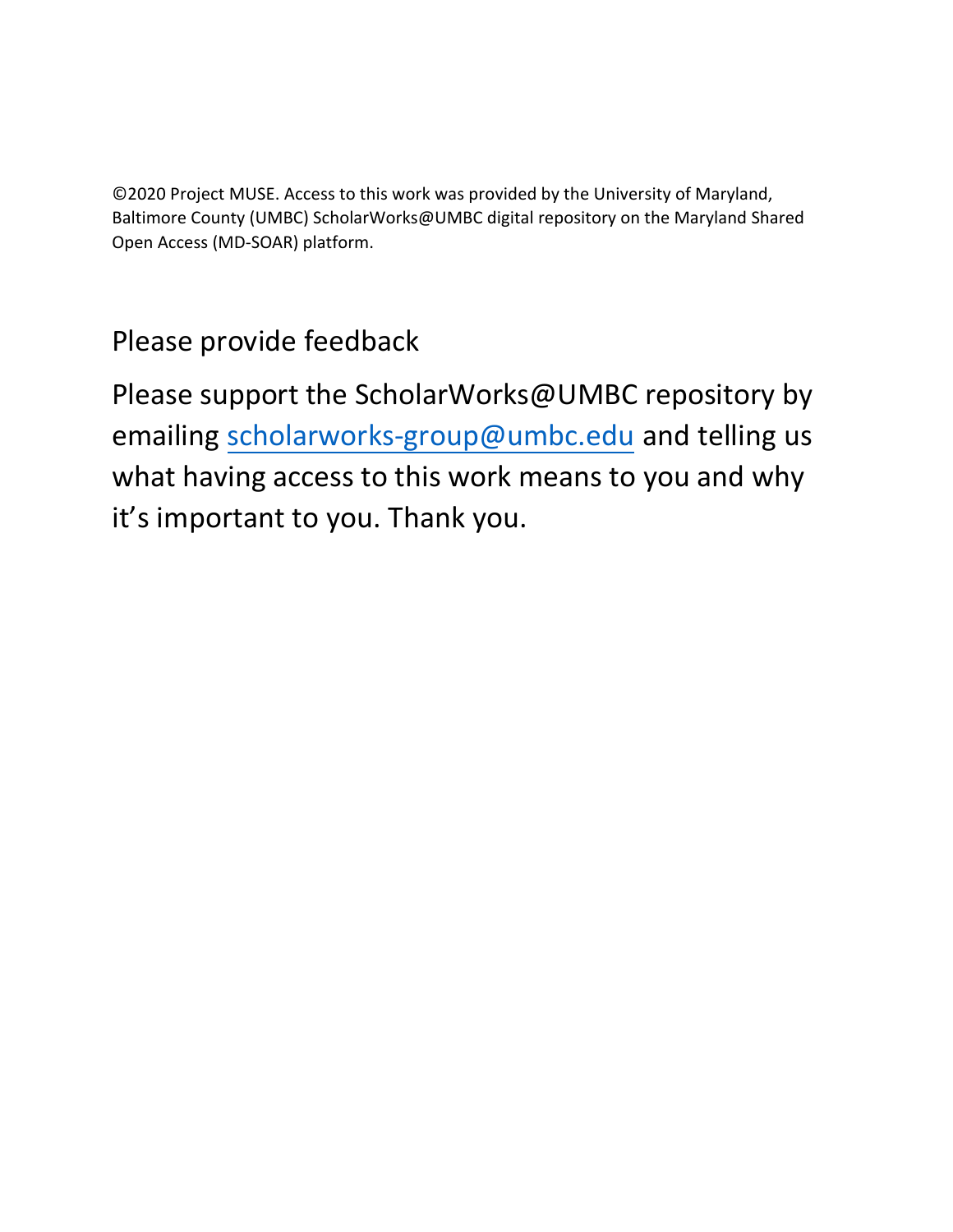Lindsay DiCuirci Associate Professor of English University of Maryland, Baltimore County

## **Review of Mark Towsey's** *Reading History in Britain and America, c. 1750-c. 1840*

The cover of Mark Towsey's book features a sketch titled "A Man Reading." We see the back of a man sitting hunched over in a chair but in a dynamic stance. At his same table is a woman writing in a notebook. This is an action shot that captures the physical and mental postures of Towsey's cast of readers and their "reading projects" in his deeply researched study. *Reading History in Britain and America, c. 1750-c. 1840* is centered on three major British histories in the Anglophone world. This isn't a problem with the book, per se, since these histories—David Hume's *The History of England* (1754-61), Edward Gibbon's *The History of the Decline and Fall of the Roman Empire* (1776-89), and William Robertson's 1769 *Reign of Charles V* (among others)—were read by everyone everywhere for years, circulating in new editions and abridgements, in digests and snippets, in libraries and bookclubs. These histories were not generally taught in formal educational settings and were read more for personal enrichment. Affordable and ubiquitous, these steady sellers acted as a kind of Rorschach test for individual readers. Towsey's book shows that even those readers who were apparently a part of the same reading publics were committed to individual reading projects that allied not only with their politics or faith but with the rhythms of their individual lives. Instead of focusing on what Hume, Robertson and Gibbon were up to at the scene of writing, *Reading History* illuminates how actual readers in the "Age of Revolutions" experienced these history books in unpredictable and disparate ways, "appropriating them for their own ends and circumstances" (15).

As Towsey surveys in chapter one, readers immersed themselves in these Enlightenmentera histories for all kinds of reasons: a personal challenge, a communal experience, a pedagogical exercise, a diversion, a moral tutorial, an imaginary journey to parts unknown. The chapters that follow drill down into more specific ideological battles waged in reader responses to these histories—from doctrinal disagreements to the specter of declining empires. Towsey's frequently-used term "reading projects" is valuable in this study because the readers he features are involved in time-intensive, sometimes collaborative, and often intertextual work. In chapter two, for instance, Towsey illuminates a heated debate in the pages of individual diaries, libraries copies of histories and in periodical reviews over Hume and Gibbon's irreligion and the danger they might pose to impressionable readers of faith. Readers of a Bodleian Library copy of Hume's first edition of *History of England* would have encountered annotations and insertions written by an unknown hand lambasting Hume's alleged atheism. Marginalia was just one of many ways to engage in debate and register one's objections. In chapter three, Towsey features readers who developed digests of selected materials from Hume in order to reconstitute the Whiggish historical teleology that Hume had controversially dismantled (114). In a similar vein, some readers like Newcastle MP William Ord, used the recto and verso sides of his notebook to "[digest] large chunks of Hume's text" and then to "[saturate] the margins of his digest with critical invective against Hume's analysis" (135), including joining a throng of critics disgusted by Hume's alleged Toryism. Ord's reading project literarily leaves space for him to change his mind about the reading and respond with both historical and contemporary counterpoints.

In some of Towsey's strongest readings, he links individual reader responses with political action. In chapter five on 1790s U.S. politics, for example, he shows that New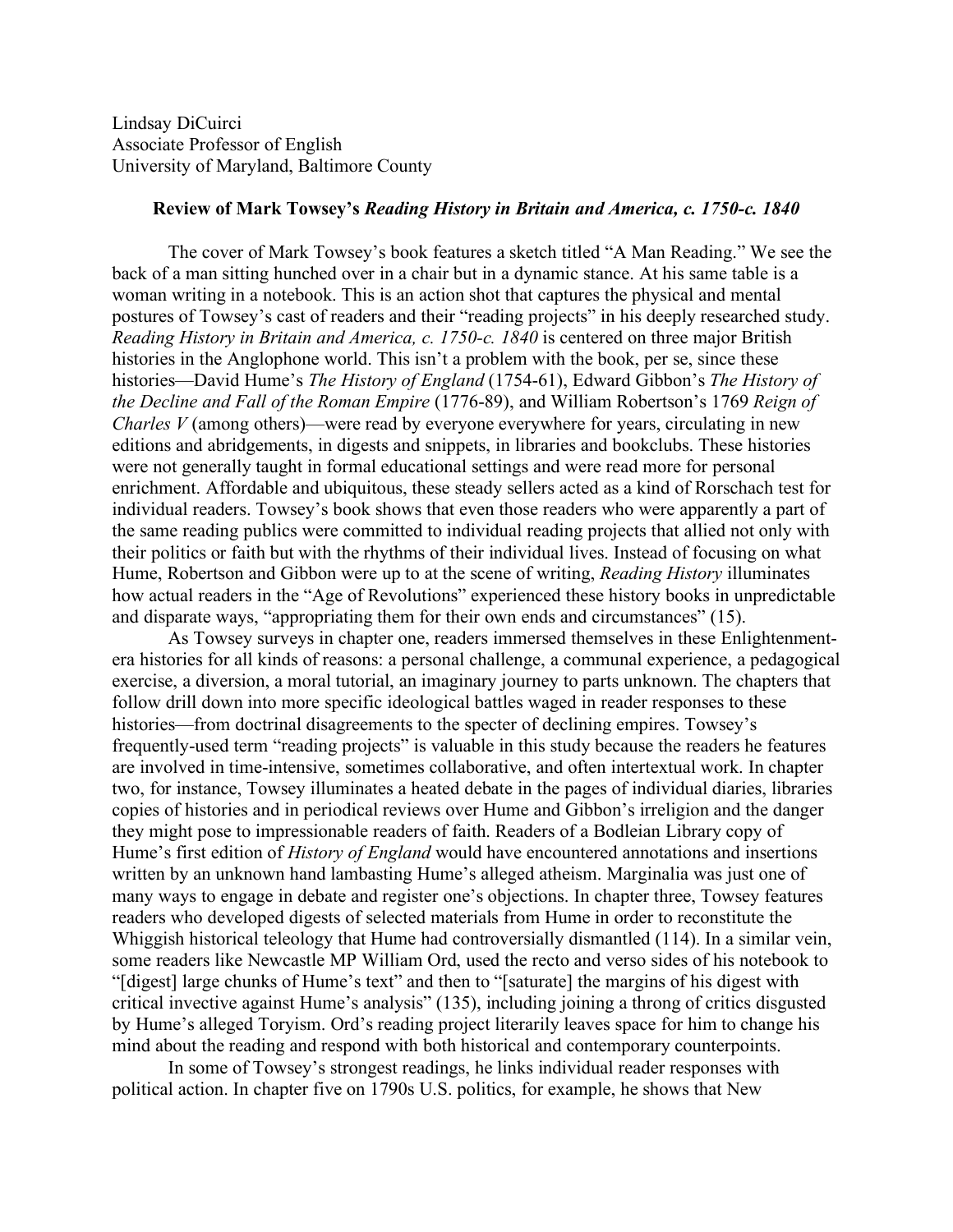Hampshire historian and clergyman Jeremy Belknap was reading Hume's ruminations on the imbalance of power between the British Parliament and the crown just as he was weighing support for the New England colonists' Declaration of Rights against the Intolerable Acts (185). Or, in chapter four on the histories of England, Ireland, Scotland and Wales, Towsey probes how the reading and writing project of Irish author and editor Thomas Leland sought to combat Hume's prejudicial account of the Irish as "barbarous." Leland's personal reading notes on Hume emerged word-for-word in his own 1773 patriotic reclamation of Irish history, *History of Ireland*.

Readers found in their history books the justifications they needed for the causes they espoused, but Towsey also highlights examples of discord between the historian's composition and the reader's exegetical practices. In the context of British imperial control over India, for example, some readers ignored the cautionary tales of failed empires underlying works like Gibbon's. In chapter six, Towsey discusses Thomas Turner Roberts (a lieutenant in the Bombay Native infantry) whose reading of William Robertson's *An Historical Disquisition Concerning the Knowledge which the Ancients Had of India* (1791) only proved to Roberts that Indians were "unhanging—and unchangeable," and a drain on European resources, an interpretation misaligned with Robertson's apparent intensions (230).

While Towsey's explication of reading traces is meticulous and insightful, his method raises questions about other kinds of reading traces, including citation practices. By looking, for instance, at how African American historians of the early nineteenth century cited Gibbon in their own histories, Towsey may have been able to elucidate other ways that readers used Enlightenment-era histories to understand the present and, indeed, to revise mainstream histories. Here, I am thinking specifically of histories like Robert Benjamin Lewis's *Light and Truth* (1836) which historian Stephen Hall reads as a critical response to and expansion of Gibbon's *Decline and Fall*. [1](#page-2-0) More broadly, in the book's last paragraph, Towsey acknowledges the primary methodological challenge of tracing readers' thoughts about reading: the limits of the archive. Noting that many of the readers his book features are ordinary people, he also acknowledges that the "accidental survival of their reading notes" makes them exceptional. Though he does not pursue it in this project, Towsey's observation invites us to consider the implications of what evidence of reading survives and how certain kinds of "reading projects" end up in the collections of the British Library, Library Company of Philadelphia or the National Library of Wales while others vanish. Tracing reading always raising questions about the systems of value that led to their saving, cataloguing, and eventual accessibility to us.

Late in the study, Towsey admits that "as is so often the case in eighteenth-century reading notes, the precise purpose of these extracts is never spelled out" (255). Some readers may struggle to know how much weight to grant textual extractions or omissions and readers not as keenly familiar with the intricacies of Hume et. al's texts and with eighteenth-century historiography in the Anglophone world may at times find themselves in the weeds of Towsey's intricate readings. Yet Towsey so clearly came to know his readers and their commitments that his interpretive leaps are deft and largely convincing. Ultimately, *Reading History in Britain and America* is not only an important study for those interested in the afterlives of Enlightenment histories in the so-called Age of Revolutions but also as a model for those engaged in

<span id="page-2-0"></span><sup>1</sup> Stephen G. Hall*, A Faithful Account of the Race: African American Historical Writing in Nineteenth-Century America* (Chapel Hill: University of North Carolina Press, 2009).